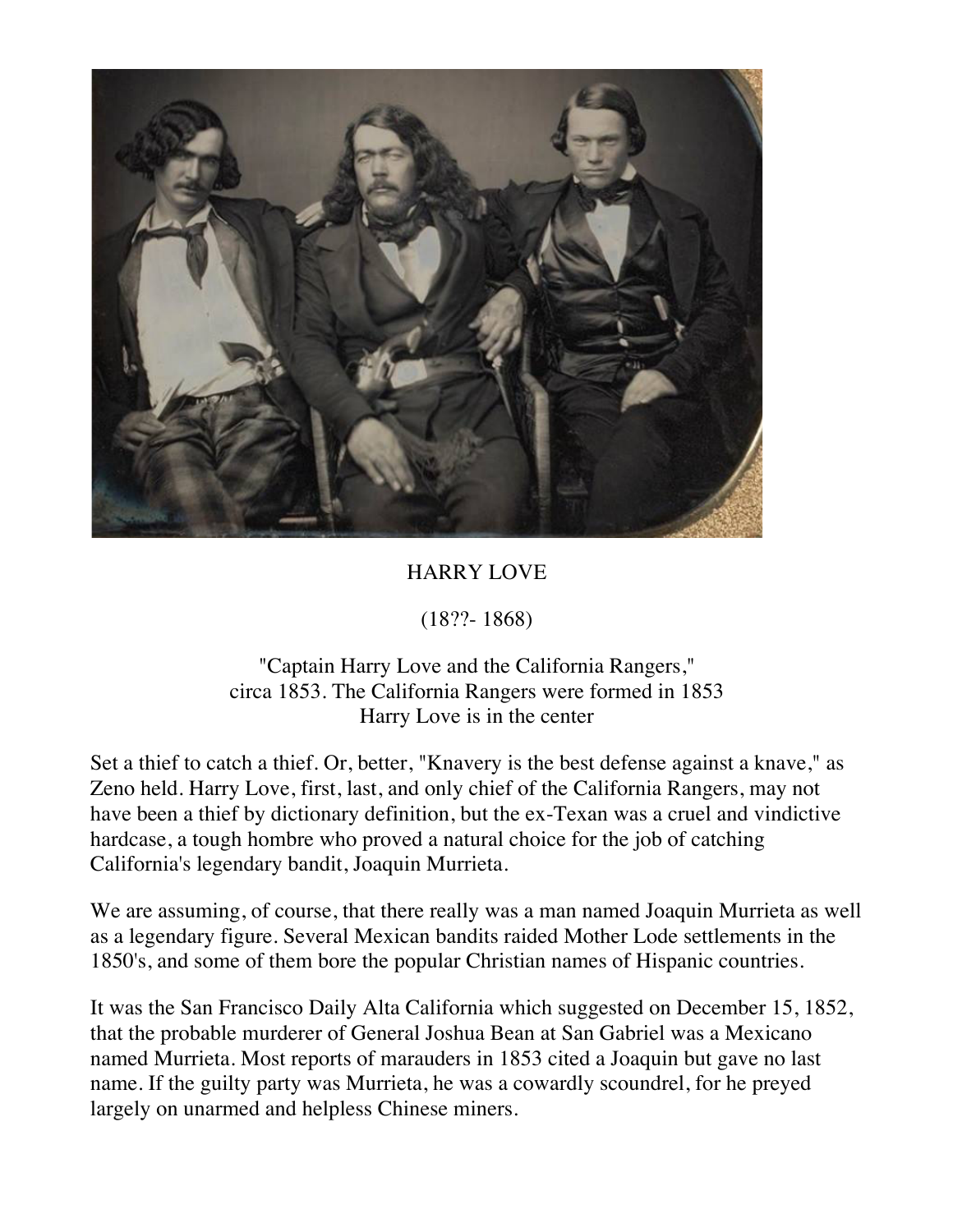On the other hand, he was as slippery as an eel in eluding the pursuit of sheriffs' posses even when they were guided by Indian trackers.

When an exasperated Governor John Bigler posted a reward of one thousand dollars for the mysterious Joaquin or Murrieta, he mistakenly called him Carrillo. But he also attracted a first-rate man hunter in Harry Love. The latter, a mean-looking, mustachioed bucko with narrow-slitted eyes, followed developments in the Capitol carefully.

There, the legislators were urged by Assemblyman P. T. Herbert, of Mariposa, to pay an additional five thousand dollars reward for Joaquin. Herbert's bill was tabled after objections in committee, but he came back with another bill, which created a force modeled on the famous Texas Rangers.

This bill was passed into law and signed by Governor Bigler on May 17, 1853. The chief executive chose Harry Love to raise and head a twenty-man force because the Texan was an ex-peace officer, scout, Indian fighter, Mexican War veteran, and El Paso express rider —or so "Captain" Love claimed. He was charged with the ex¬termination of Joaquin, whether his name was Murieta, Carrillo, Valenzuela, or whatever.

The only rub as far as Harry Love was concerned was the brevity of the enlistment only three months. The pay was good, \$150 a month, each, and a chance at the governor's thousand-dollar reward.

Love put together as tough a band of roughnecks as ever graced a Mother Lode saloon. Among them were Judge W. H. Harvey, who killed Jim Savage, the White King of the Tulare Indians; Patrick Edward Connor, a general in the Civil War; Charles (Bloodthirsty Charlie) Bludworth, sometime sheriff of Merced County; James Norton, alias the Terrible Sailor; Wil¬liam J. Henderson, who once hanged a man, singlehanded; and Billy Henderson, who, eventually, cut off Joaquin's head at Love's behest.

Some five of the twenty would ultimately die with their boots on. Many others claimed to have been members of the Rangers and some—William J. Howard and Horace Bell—actually put forth their claims to this dubious honor in published books. Most curious of all, perhaps, Assemblyman P. T. Herbert was not only a Ranger as well as an assemblyman, but, according to historian Joseph Henry Jack¬son, was familiar with a Colt, being the killer of a Washington, D.C., waiter.

Love first led his men in a scout, or reconnaissance, of the San Juan Bautista area and arrested a cattle thief named Jesus (again, no last name), who claimed to be Joaquin's brother-in-law. According to the war correspondent of the San Joaquin Republican at William J. Howard's ranch on Burns's Creek in Mariposa County, where Love was resting up, the Rangers were confident of catching their prey.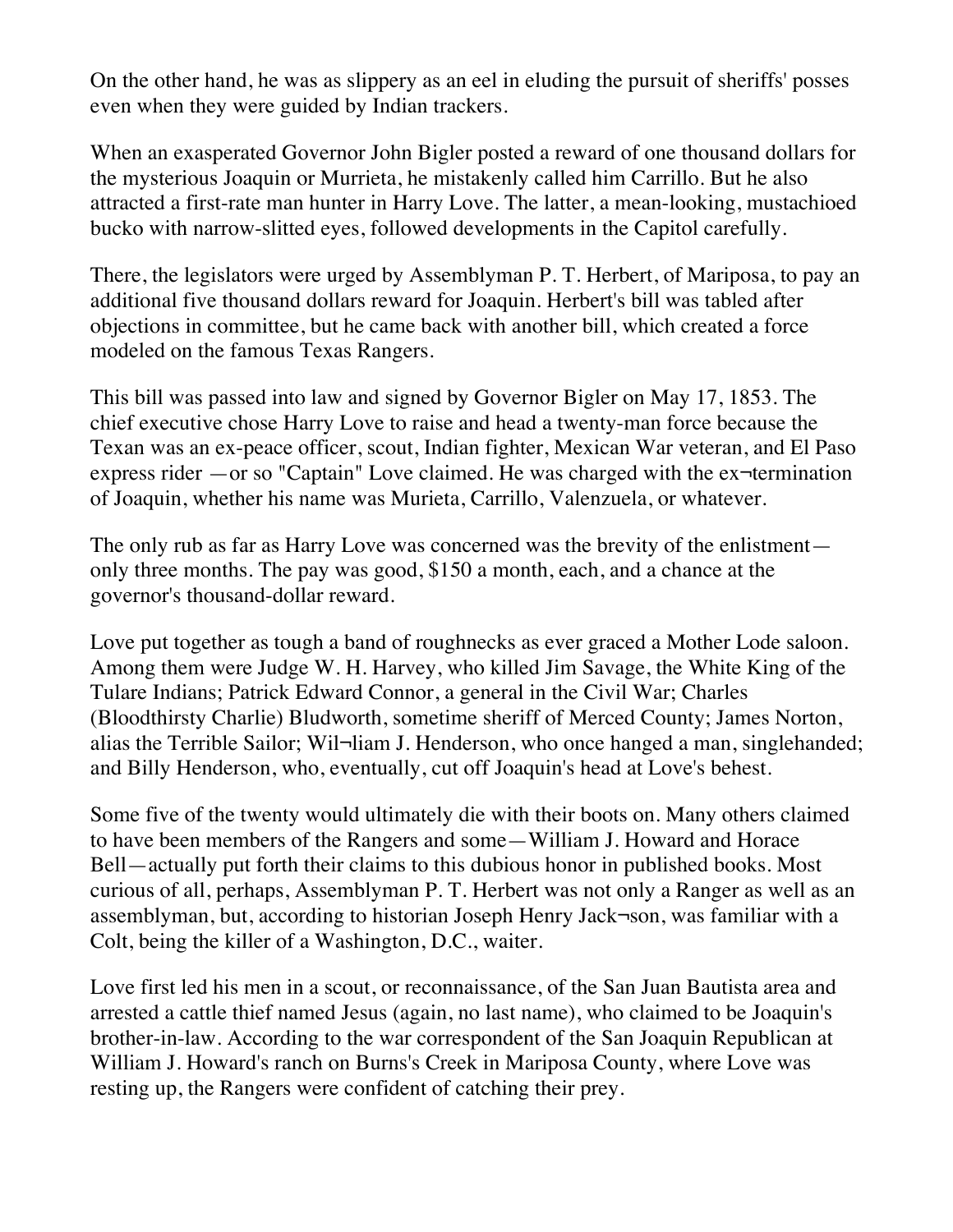The reason was revealed by Captain Love in a letter to Governor Bigler of July 12. Writing of his captive, Jesus, Love said, "He says he will take and show us to Joaquin if we will release him. I will try him a while, to see what it will end in." Love eventually sent Jesus to jail in Mariposa. Two other Mexicans, suspected horse thieves, were not so lucky.

According to Love, they were shot when they tried to escape. The reporter said nothing of the ley de fuga but observed, "They were found dead on the wayside, perforated with half a dozen balls, each." Apparently, Love was not interested in taking prisoners.

On July 25, 1853, on the dry side of the Coast Range where Cantua Creek reached for the San Joaquin plain, Love overran the camp of a band of Mexicans.

In the ensuing gun battle, four of the Mexicans were killed. Love described the affair in a report to the governor from Quartzburg on August 4: "Joaquin was immediately recognized and on his being aware of the fact, immediately sprang to his horse and endeavored to escape. He was closely pursued by some of the Company and, his being wounded, some of the men shot him dead before going far."

In order to be sure to collect the governor's reward, Love had Joaquin and his lieutenant, Manuel (Three Fingered Jack) Garcia, decapitated, taking the heads as evidence to Fort Miller to be preserved in liquor. Since Jack was shot in the skull, his head did not pickle well and had to be buried at the fort. Perhaps at this time his crippled hand was cut off as an alternative.

Many newspapers, like the important Alta California, dubbed the capture and decapitation a humbug, asserting that the head on exhibit did not resemble Joaquin Murrieta in the least. But Love stuck to his guns.

He wrote the governor, "There is not the least doubt that the head now in my possession is that of the noted Joaquin Muriatta [sic], the Chief and leader of the murderers and robbers of the Calaveras, Mariposa and other parts of the State." Witnesses other than Rangers were few. Two prisoners were taken, but one conveniently drowned in Tulare Slough and the other was rumored to have been lynched in Mariposa.

The grisly relics were placed on exhibition in Stockton and San Francisco, at one-dollar admission, and came to be accepted as bona fide evidence that Joaquin Murrieta and Three Fingered Jack were no more. Certainly, bandit raids attributable to them stopped, so the chances are good that Love happened upon the right band of Mexicans at Cantua Creek.

(The 1906 San Francisco earthquake and fire destroyed the trophies when it wiped out Natchez's Arms Store and Pistol Gallery on Clay Street.)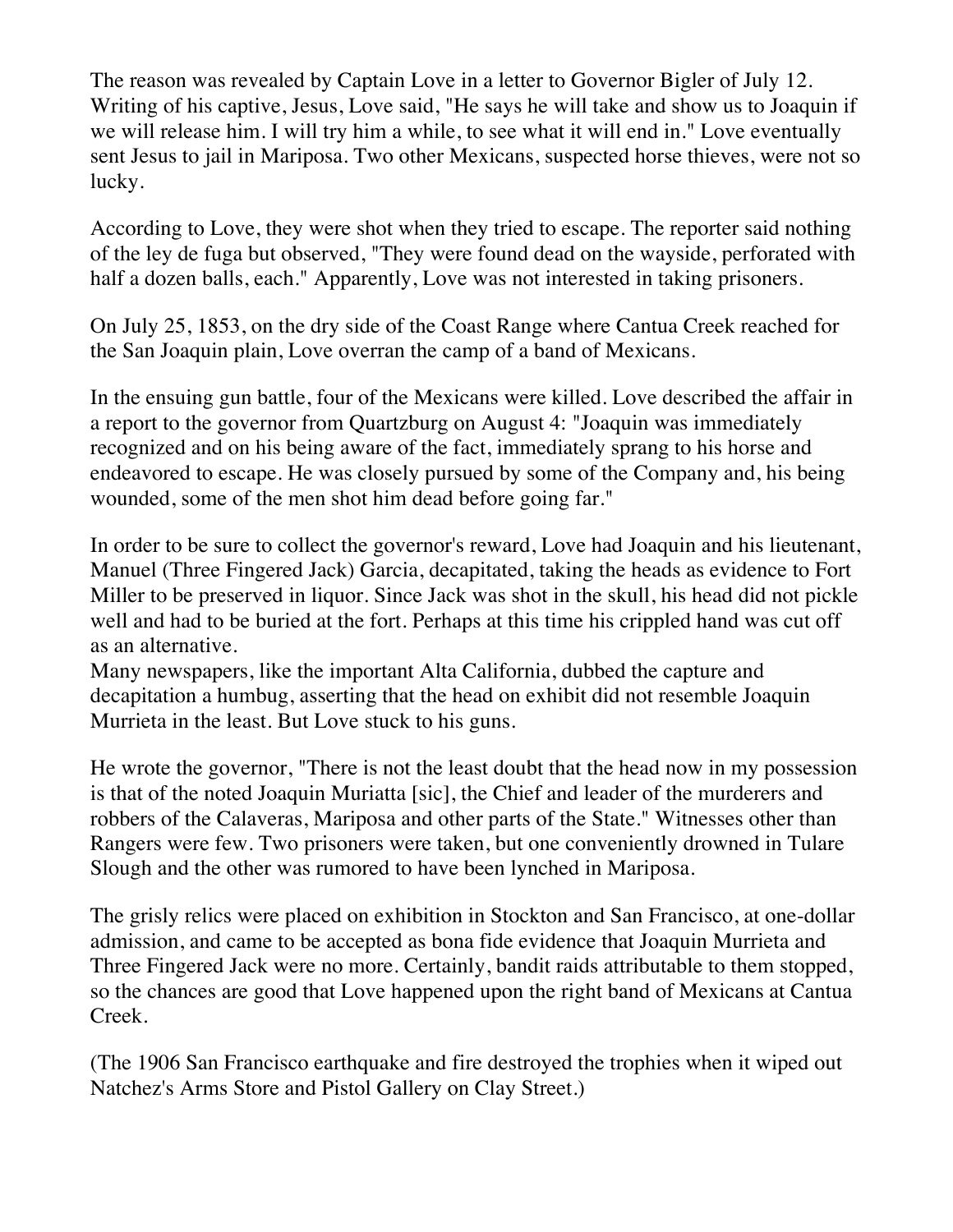Captain Love collected Bigler's thousand dollars but was hungry for more. He urged the extension of the Rangers' enlistment period, hinting strongly when he advised the governor, "I have good and reliable information of the existence and whereabouts of other bands of robbers but it will be impossible for me to visit all their strongholds on account of the short period of time before our three months expire. . . ."

He planted similar seeds in the ear of the San Joaquin Republican correspondent, scaring him enough with his tales of bands of guerrillas swarming over California. The reporter wrote: "Harry Love says that Joaquin, at a pinch, could have raised two thousand [!] desperadoes to sack the country and announce himself [dictator?] at Sonora." Small wonder that the affrighted reporter added, "We think it would be desirable for the Rangers to be kept in the field. Harry Love knows the men who are leaders of the brigands, and is probably one of the only men acquainted with their haunts; his companions know not what fear is, having proved their worth, and merit the praise of all. ..."

Love did not get his extension. He did much better. His cronies in the Legislature tapped the public till again and by an 1854 bill, for the relief of Captain Love for capturing "the notorious robber, Joaquin," pressed five thousand dollars on him.

The politicians acted despite the skepticism of editors and others. The Alta, while not saying that Love was guilty of unjust acts, pointed out that he had shot down men said to be robbers and had taken others prisoner and seized their stock and property contrary to the laws and constitution. "To pay Mr. Love for such acts would be a dangerous precedent," warned the paper. "What did Love do with all the cattle taken from suspicious-looking strangers? How many men were killed by his Rangers? These are questions which should be answered.

... A proposition for the relief of Captain Love is before the Legislature. Of what Captain Love wishes to be relieved is not stated in the Legislative Report but probably it is of an empty pocket."

Now, Yellow Bird, or John Rollin Ridge, the poet laureate of the expatriate Cherokees, picked up the story of Joaquin Murrieta and turned him into a trans-Sierra Robin Hood. More books followed his and, soon, Murrieta was a full-fledged legend. Love took advantage of the myth; in fact, he made a career out of his capture of Joaquin.

He coasted for years on fame and notoriety, enjoying the nickname of "The Black Knight of the Zayante." When he sailed for the East on the clipper Yankee Blade in June of 1854, the Golden Era, of course, described the ship's outstanding passenger as "the renowned capturer of Joaquin."

He was soon back in the news. A report from Aspinwall, Panama, held that Love and six other passengers from the clipper had formed up a Judge Lynch firing squad to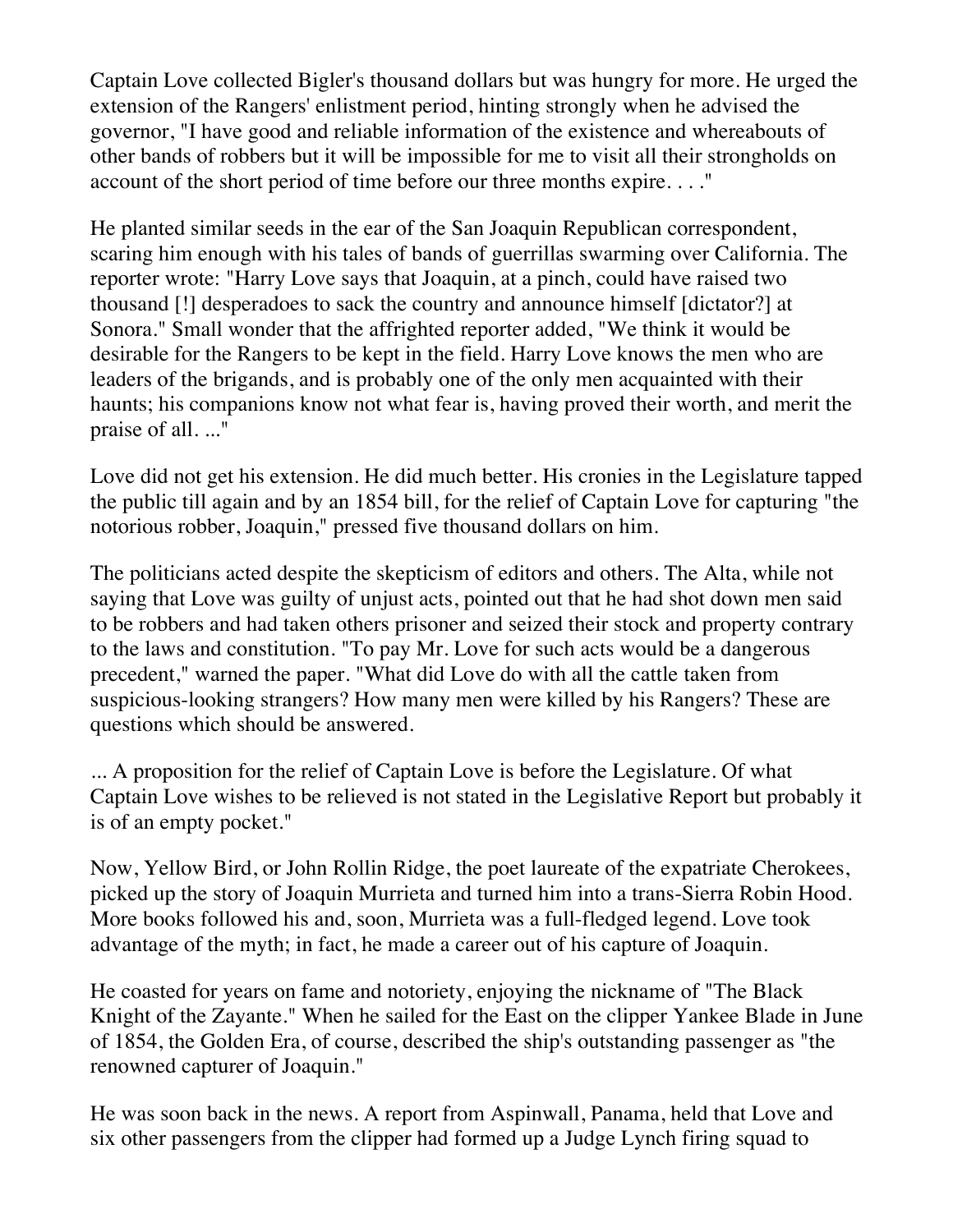punish C. E. Bingham for his treatment of Mrs. Woodward (nee Susan Denin). One of seven pistols charged with powder was also loaded with a ball. All seven men then fired, blindfolded! at Bingham. The Alta could not verify the tale but it ran the story, as is, on July 3, 1854.

When he returned to California, Love settled down. He married the Widow Bennett of Santa Clara. By 1868, the aging Mary Bennett Love was so fearful of his rages and allaround bullying and beatings that she hired her foreman, Christian Fred Iverson, as her bodyguard.

On June 28 of that year, the brutish temper of Captain Love finally exploded in his own face. He drove up Santa Clara's Grant Street in his buggy that day and loudly told two carpenters working on his wife's house that the damned Dutchman would enter the building again only over his dead body.

That afternoon, Iverson returned from a business trip to San Jose with Mrs. Love. Her daughter, Samantha, tried to signal them away but, failing, then shouted a warning. Just then, Love, kneeling be¬hind the fence, fired at the pair.

Iverson reached for his pistol but had to handle the rearing horse, frightened first by Mrs. Love's screams and shortly by the whoosh of a charge of buck¬shot in a near-miss. Part of the charge cut Iverson's hand, but he got his gun out and, still out of effective pistol range, scuttled toward the house, sideways, to offer Love as little of himself as a target as possible. Shortly he fired; so did Love. To witnesses, the two shots sounded as one. Iverson missed but Love's buckshot wounded him in the right arm.

Iverson shifted his revolver to his left hand and fired but again missed. Love had no pistol and with his shotgun empty swung the weapon as a club, but missed. At close range now, Iverson shot him in the right arm.

The old Ranger—Joaquin's nemesis—now fled ignominiously, crying, "Murder!" and begging the carpenters to intervene. The German caught up with him and clubbed him to the ground with the pistol. Finally, the carpenters grabbed him and held him back before he could finish off his ambusher.

When a doctor arrived, he found Iverson's wound to be minor but Love's arm badly shattered. He operated immediately in Mary Love's yard, but the captain died just as the amputation was completed.

The coroner's jury ascribed his death to a pistol shot fired in self-defense. According to old Santa Clara tradition, a final ignominy was reserved for Love.

The handwriting of the coroner's clerk was so bad that his "Harry Love" appeared to cemetery officials to be "Mary Love." Far-fetched as it seems, the story is that the